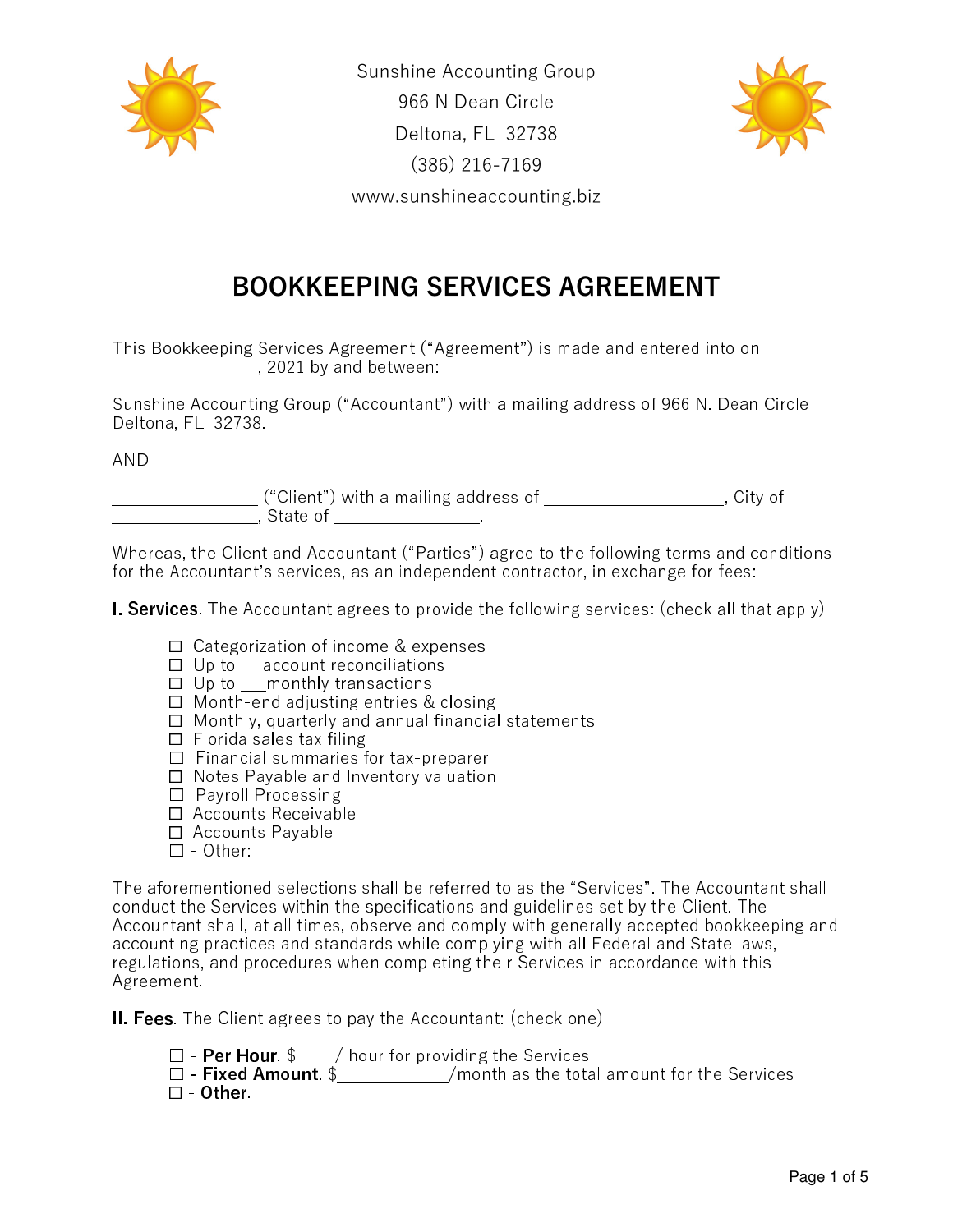

Sunshine Accounting Group 966 N Dean Circle Deltona, FL 32738 (386) 216-7169 www.sunshineaccounting.biz



III. Payment. The Client shall pay the Accountant: (check one)

☐ - Recurring Payment. Paid ☐ weekly ☐ bi-weekly ☐ monthly ☐ quarterly ☐ yearly.

 $\Box$  -  $\dot{\sf U}$ pon Completion. Upon completion of the Services to the Client.

☐ - Other.

**IV. Expenses.** The Client shall: (check one)

 $\Box$  - Pay Expenses. In addition to the Fees provided in Section II, the Client agrees to reimburse the Accountant for any out-of-pocket expenses incurred that include, but are not limited to, travel expenses, audit fees, tax fees, and postage. ☐ - Not Pay Expenses. All expenses, including, but not limited to, travel expenses, audit fees, tax fees, and postage shall be the responsibility of the Accountant.

V. Retainer. The Client shall: (check one)

☐ - Pay a Retainer. In the amount of \$\_\_\_\_\_\_\_\_\_\_\_\_\_\_\_\_ that shall act as an advanced payment on the Services provided by the Accountant. □ - Not Pay a Retainer (waived)

VI. Term. The Term of this Agreement shall be: (check one)

□ - Fixed Time-Period. Starting \_\_\_\_\_\_\_\_\_\_\_\_\_\_\_\_, 20\_\_\_\_ and ending  $,~20$  $\Box$  - Ongoing Period. The arrangement of the Services provided by the Accountant shall be on-going beginning on  $\frac{1}{2}$   $\frac{1}{2}$   $\frac{1}{2}$   $\frac{1}{2}$   $\frac{1}{2}$   $\frac{1}{2}$   $\frac{1}{2}$   $\frac{1}{2}$   $\frac{1}{2}$   $\frac{1}{2}$   $\frac{1}{2}$   $\frac{1}{2}$   $\frac{1}{2}$   $\frac{1}{2}$   $\frac{1}{2}$   $\frac{1}{2}$   $\frac{1}{2}$   $\frac{1}{2}$   $\frac{1}{2}$  ☐ - Other. \_\_\_\_\_\_\_\_\_\_\_\_\_\_\_\_\_\_\_\_\_\_\_\_\_\_\_\_\_\_\_\_\_\_\_\_\_\_\_\_\_\_\_\_\_\_\_\_\_\_\_\_\_\_\_\_\_\_\_\_\_

VII. Location. All services provided by the Accountant will be performed:

☐ - Remotely ☐ - Client Location ☐ \_\_\_ Days/Week ☐\_\_\_ Hours/Week ☐ - Other.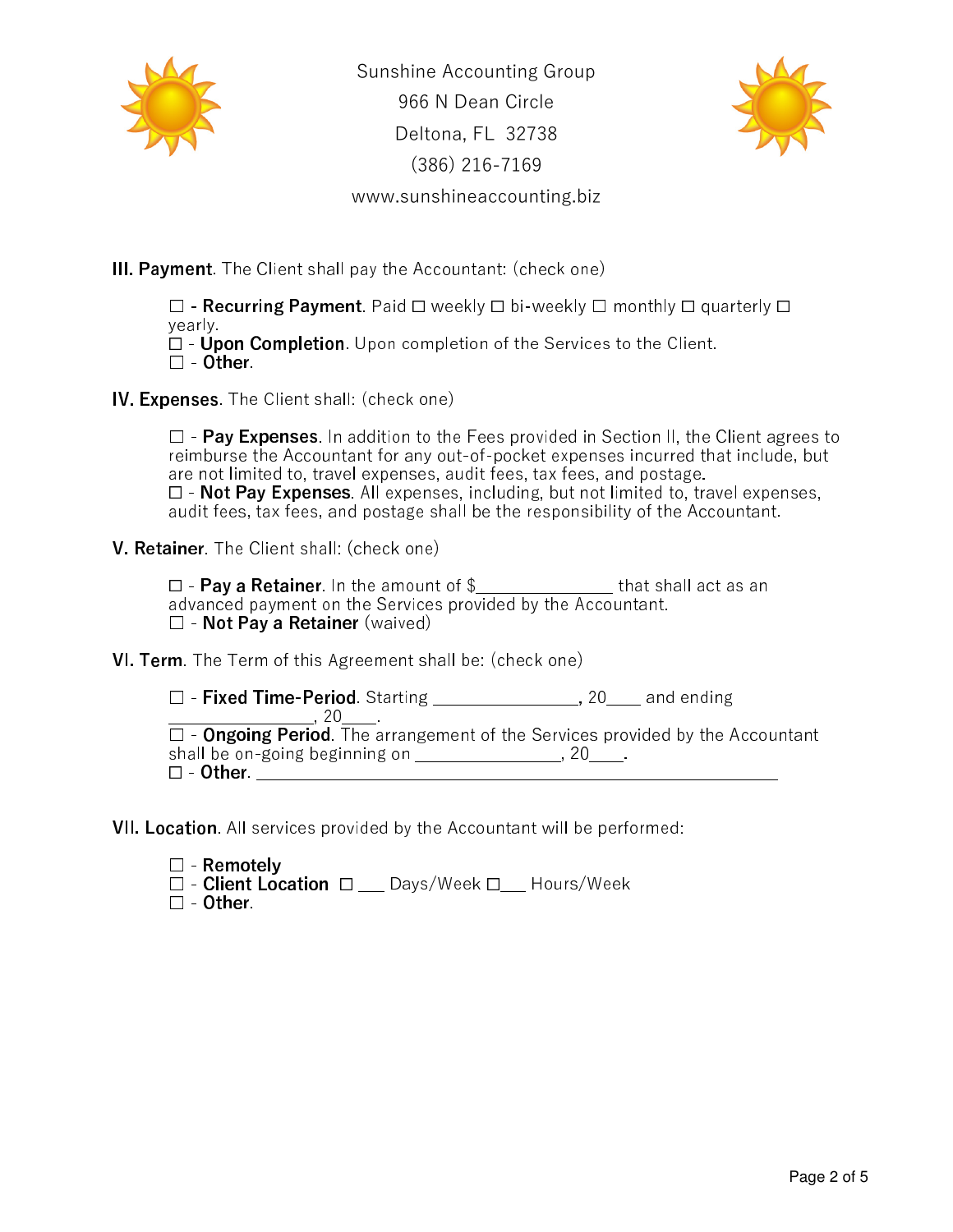

Sunshine Accounting Group 966 N Dean Circle Deltona, FL 32738 (386) 216-7169 www.sunshineaccounting.biz



VIII. Termination. This Agreement shall be: (check one)

 $\Box$  - Terminated by Both Parties. By providing the other party at least days' written notice.  $\Box$  - Terminated by Client ONLY. By providing the Accountant days' written

notice.

 $\Box$  - Terminated by Accountant ONLY. By providing the Client days' written notice.

Unless the Accountant has not performed the Services in accordance with this Agreement, the Client shall pay the Accountant, in-full, for any remaining balance owed following the termination of Services.

IX. Client's Obligations. The Client shall be solely responsible for providing the Accountant all financial information related to their personal and/or business affairs including, but not limited to, all materials, data, and documents necessary to perform the Services under this Agreement. The Client acknowledges and agrees that the accuracy of financial information supplied to the Accountant is the sole responsibility of the Client and the Accountant shall be held harmless from any liability resulting from the accuracy of the financial information provided. Ĩ.

X. Employment Status. The Parties agree that the Accountant shall provide the Services to the Client as an independent contractor and shall not be acting or determined to be an employee, agent, or broker. As an independent contractor, the Accountant shall be required to follow all requirements in accordance with the Internal Revenue Code which includes, and is not limited to, payment of all taxes levied for fees collected by the Client for payment of their employees, agents, brokers, and subcontractors. The Accountant understands that the Client shall in no way withhold any amounts for payment of any taxes from the Accountant's accumulated fees for Services.

XI. Confidentiality. The Accountant, shall in the course of performing the Services hereunder, may gain access to certain confidential or proprietary information of the Client. Such "Confidential Information" shall include all information concerning the business, affairs, products, marketing, systems, technology, customers, end-users, financial affairs, accounting, statistical data, documents, discussion, or other information developed by the Accountant hereunder and any other proprietary and trade secret information of the Client whether in oral, graphic, electronic or machine-readable form. The Accountant agrees to hold all such Confidential Information of the Client in strict confidence and shall not, without the express prior written permission of the client, disclose such Confidential Information to third (3rd) parties or use such Confidential Information for any purposes whatsoever, other than the performance of its obligations hereunder. The obligations under this section shall survive the termination or expiration of this Agreement.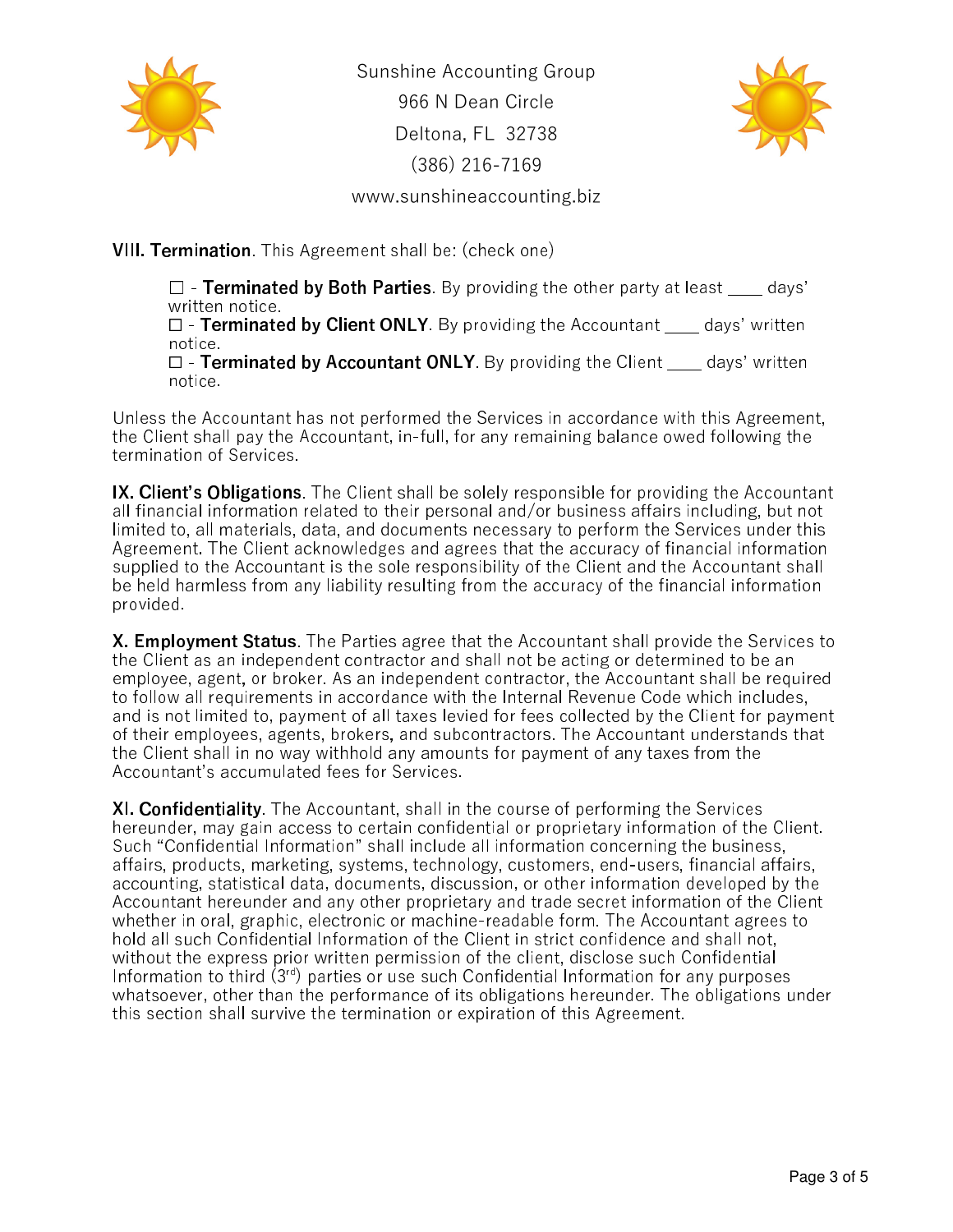

Sunshine Accounting Group 966 N Dean Circle Deltona, FL 32738 (386) 216-7169



www.sunshineaccounting.biz

**XII. Assignment**. The Accountant shall have no rights to assign any of their rights under this Agreement or delegate the performance of any of the obligations or duties hereunder, without the prior written consent of the Client. Any attempt by the Accountant to assign, transfer, or subcontract any rights, duties, or obligations arising hereunder shall be void and of no effect.

XIII. Notices. Any notices, bills, invoices, or reports required by this Agreement shall be deemed received on the day of delivery if delivered by hand, standard mail, e-mail, or facsimile during the receiving party's regular business hours.

XIV. Governing Law. This Agreement shall be construed in accordance with and governed by Federal laws and those located in the State of Florida.

XV. Dispute Resolution. All disputes under this Agreement shall be settled by arbitration in the State of governing law before a single arbitrator pursuant to the commercial law rules of the American Arbitrator Association. Arbitration may be commenced at any time by any party hereto giving written notice to the other party to a dispute that such dispute has been referred to arbitration. Any award rendered by the arbitrator shall be conclusive and binding upon the parties hereto. This provision for arbitration shall be specifically enforceable by the parties and the decision of the arbitrator in accordance herewith shall be final and binding without right of appeal.

XVI. Severability. If any provision of this Agreement shall be held to be illegal, invalid or unenforceable under present or future laws, such provisions shall be severable, this Agreement shall be construed and enforced as if such illegal, invalid or unenforceable provision had never comprised a part of this Agreement; and, the remaining provisions of this Agreement shall remain in full force and effect.

**XVII. Limitation of Liability**. In no event shall either party be liable to the other party for any indirect, incidental, consequential, special or exemplary damages, including without limitation, business interruption, loss of or unauthorized access to information, damages for loss of profits, incurred by the other party arising out of the services provided under this Agreement, even if such party has been advised of the possibility of such damages. In no event will neither party's liability on any claim, loss or liability arising out of or connected with this Agreement shall exceed the amounts paid to the Accountant during the period immediately preceding the event giving rise to such claim or action by the Client or the limits of the Accountant's professional liability policy, whichever is greater of the errors and omissions policy that is in place.

XVIII. Indemnification. Each party shall at its own expense indemnify and hold harmless, and at the other party's request defend such party affiliates, subsidiaries, and assigns its respective officers, directors, employees, sublicensees, and agents from and against any and all claims, losses, liabilities, damages, demand, settlements, loss, expenses, and costs, including attorneys' fees and court costs, which arise directly or indirectly out of or related to any breach of this Agreement or the gross negligence or willful misconduct of a party's employees or agents.